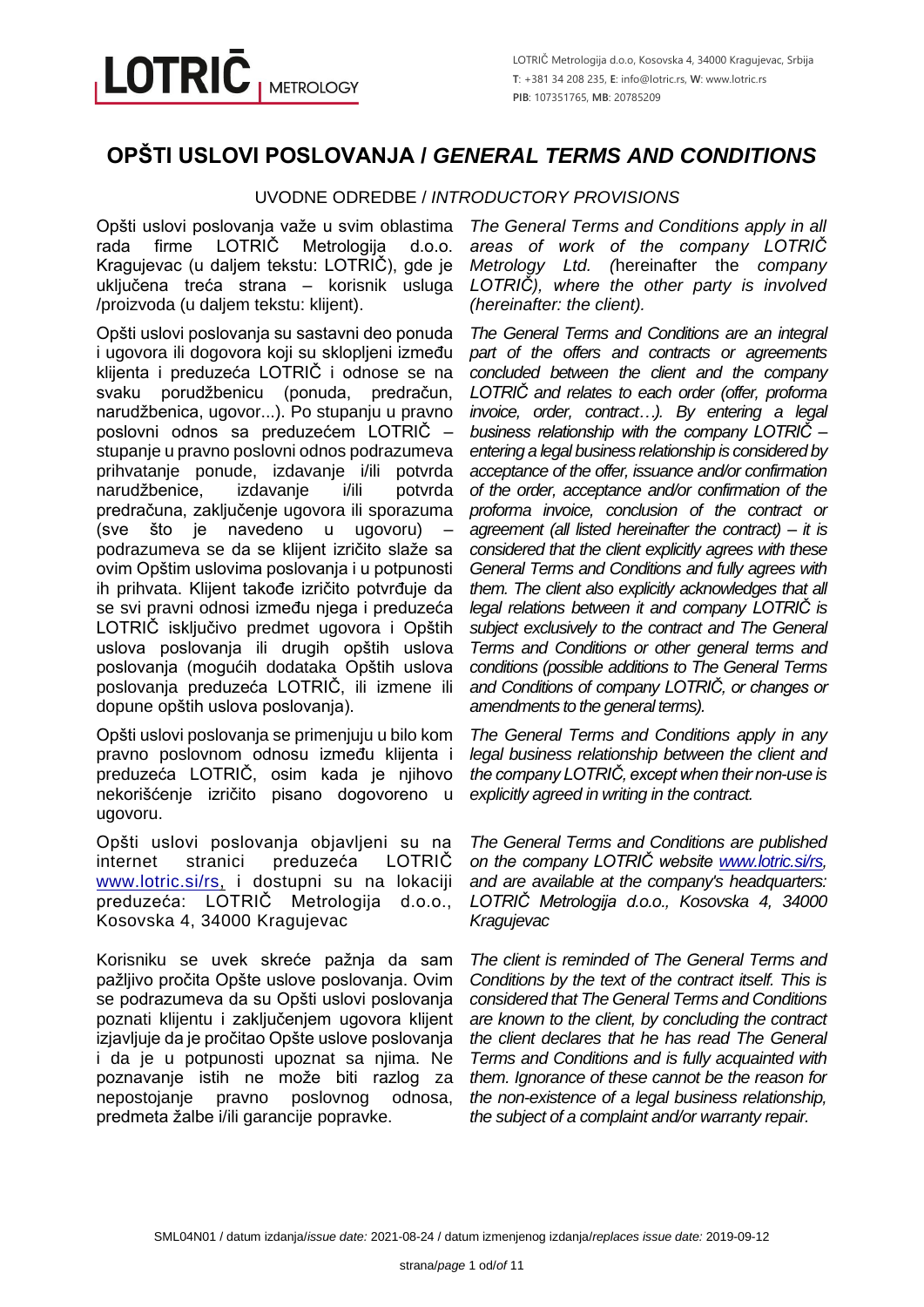# I. PODRUČJE PRIMENE / *AREA of VALIDITY*

Opšti uslovi poslovanja definišu prava i obaveze obe ugovorne strane, s jedne strane preduzeća LOTRIČ i sa druge strane korisnika usluge koju obavlja LOTRIČ a definišu način, sadržaj i uslove poslovanja i sastavni su deo svakog ugovora ili dogovora.

**METROLOGY** 

**LOTRIC** 

Opšti uslovi poslovanja se mogu promeniti tokom perioda važenja i stupiti na snagu danom objavljivanja na internet strani LOTRIČ. Izmenjeni Opšti uslovi poslovanja važe na dan izdavanja ili na dan objavljivanja na internet strani preduzeća LOTRIČ. Opšti uslovi su deo dokumentacije Poslovnika o kvalitetu preduzeća.

*The General Terms and Conditions determine the rights and obligations of both parties, both the client and the company LOTRIČ, and determine the manner, content and conditions of business and are an integral part of each contract or agreement.*

*The General Terms and Conditions may change during the period of validity and enter into force on the day of their publication on the company LOTRIČ website. The amended General Terms and Conditions are valid on the day of issue or on the day of publication on the company LOTRIČ website. The General Terms and Conditions are part of the documentation of the company's Quality Manual.*

# II. CENE I TROŠKOVI / *PRICES and COSTS*

Klijentu se naplaćuje obavljena usluga i/ili isporučeni proizvod i troškovi nastali u vezi sa uslugom/proizvodom.

Cena obavljene usluge/proizvoda određuje se na osnovu:

- cene usluge/proizvoda po važećem cenovniku preduzeća LOTRIČ (u daljem tekstu: cenovnik) odnosno dogovorene cene usluge/proizvoda,
- utrošenog vremena za obavljanje usluge/proizvoda sa uključenom cenom satnice prema cenovniku, odnosno dogovorene cene po satu.

Cena usluge/proizvoda prema cenovniku ne uključuje PDV, putne, transportne i druge troškove koji su neposredno i/ili posredno povezani sa uslugom/proizvodom.

*For the performed service and/or delivered product, the costs incurred for the company LOTRIČ in connection with the service / product are charged to the client.*

*The price for the service/product provided is determined based on:*

- *the price of the service/product according to the valid company LOTRIČ price list (hereinafter price list) or the agreed price for the service/product,*
- *spending time for the implementation of services/product, considering the price of the hourly rate according to the price list, or the agreed price per hour.*

*The price of the service/product according to the price list does not include VAT and travel, transport and other costs that are directly and/or indirectly related to the service/product.*

#### III.NEPREDVIĐENI DODATNI RADOVI I PONAVLJANJA *UNFORESEEN ADDITIONAL WORKS and REWORK*

U slučaju nepredviđenih dodatnih radova ili ponavljanja rada za uslugu/proizvod ili delova usluge/proizvoda zbog same prirode predmetne usluge/proizvoda, cena se definiše na osnovu pismenog ili usmenog sporazuma sa klijentom (nepredviđeni dodatni radovi).

*In case of unforeseen additional works or rework of the service/product or parts of the service/product due to the nature of the object of the service/product, the price is determined based on a written or oral agreement with the client (unforeseen additional works).*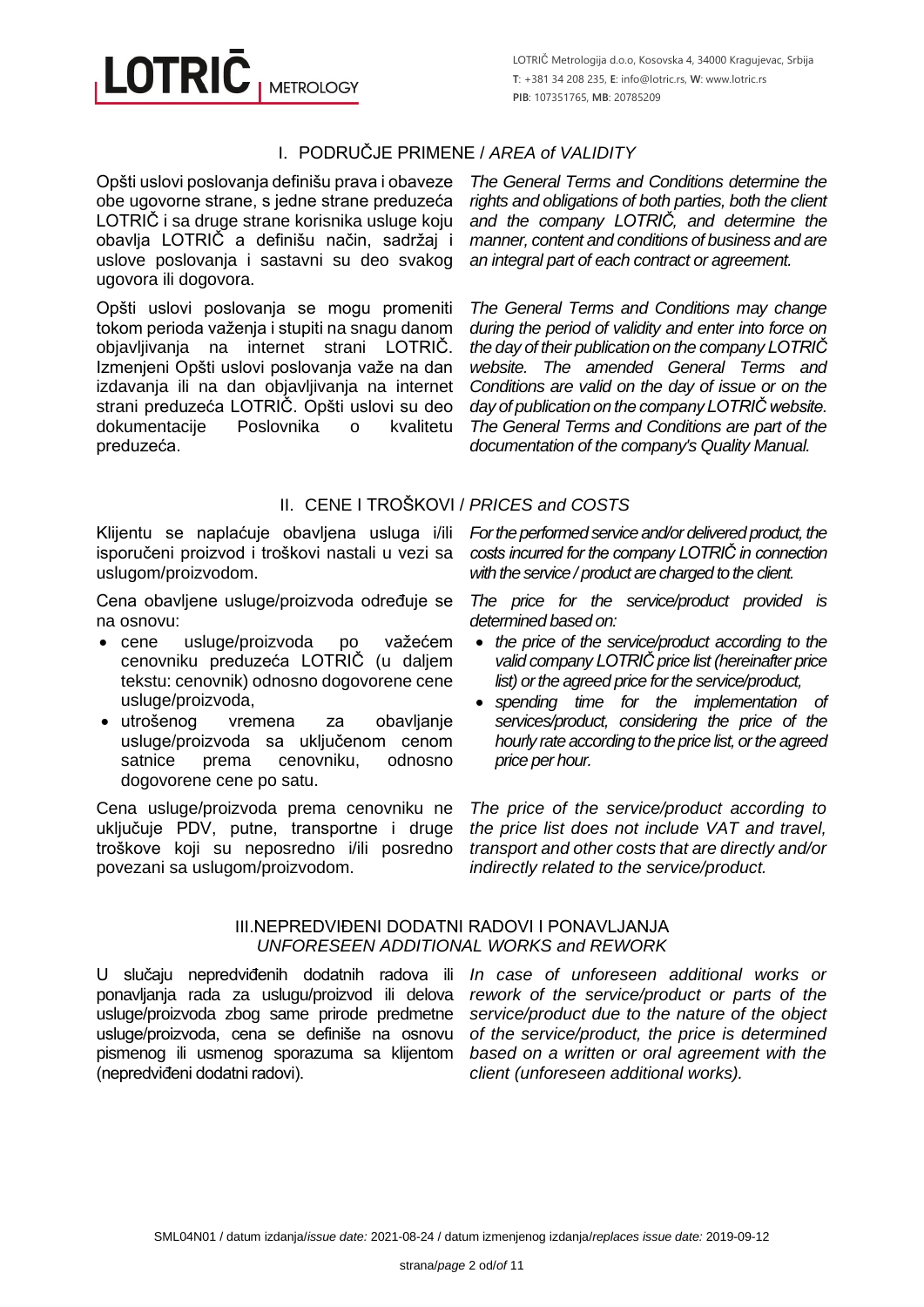#### IV. VAŽNOST PONUDE ILI PREDRAČUNA *VALIDITY of the OFFER or PROFORMA INVOICE*

Preduzeće LOTRIČ poštuje važnost ponude ili *LOTRIČ undertakes to validate the offer or*  predračuna prema datumu navedenom u ponudi ili predračunu. Ako rok važenja nije naveden, rok važenja ponude ili predračuna je 30 dana.

**METROLOGY** 

**LOTRIC** 

*proforma invoice for the time specified in the offer or proforma invoice. If no deadline is specified, the validity period of the offer or proforma invoice is 30 days.*

### V. POČETAK OBAVLJANJA USLUGE / *START of SERVICES*

Narudžbenica je prihvaćena onda kada se korisnik u pisanoj formi ili usmeno saglasi sa obavljanjem usluge/proizvoda ili ako iz drugih okolnosti sigurno proizilazi da je korisnik saglasan sa obavljanjem usluge/proizvoda. Zatim, preduzeće LOTRIČ u što kraćem roku obaveštava klijenta o mogućnosti obavljanja usluge/proizvoda.

*The order is accepted when the client agrees in writing or orally with the performance of the service /product, or if the client`s consent to the performance of the service/product certainly follows form other circumstances. Company LOTRIČ informs the client about the ability to perform the service/product as soon as possible.*

#### VI. PREKID ili ODBIJANJE OBAVLJANJA USLUGE *TERMINATION or REFUSAL of SERVICE PERFORMANCE*

U slučaju prekida ili odbijanja obavljanja usluge od strane klijenta, isti je dužan da plati troškove za rad koji je obavljen do trenutka opoziva, kao i druge potencijalne troškove koji direktno i/ili indirektno proizilaze iz opoziva narudžbenice.

U slučaju prekida ili nemogućnosti izvođenja naručene usluge/proizvoda preduzeće LOTRIČ o tome obaveštava klijenta i navodi razloge i okolnosti zbog kojih je takva odluka doneta.

*In the event of termination or refusal of performance by the client, the same is obliged to pay the costs of work performed until the moment of cancellation and any other costs arising directly and/or indirectly from the cancellation of the order.*

*In case of termination or inability to perform the ordered service/product company LOTRIČ informs the client and states the reasons and circumstances for which such a decision was made.*

#### VII. NEIZVODLJIVOST NARUDŽBE / *IMPLEMENTABILITY of THE CONTRACT*

Ako zbog karakteristika uzorka nije moguće kompletirati narudžbu u potpunosti, klijent je dužan da plati za radove koji su već izvršeni. Isto važi i za proizvode.

*If, due to the characteristics of the sample, it is not possible to complete the order in full, the clientis obliged to pay the costs for the work already performed. The same goes for products.*

#### VIII. RASKID UGOVORA / *CONTRACT WITHDRAWAL*

Klijent ima pravo da raskine ugovor u bilo kom trenutku, ali je dužan da snosi sve troškove koji su nastali u procesu rada kao i štetu koja će nastati usled neobavljenog a planiranog posla u periodu do kraja ugovora.

Preduzeće LOTRIČ ima pravo da raskine ugovor ako klijent ne ispunjava obaveze iz ugovora, ali samo ako klijenta prethodno upozori na nepravilnosti i daje mu razumno vreme za otklanjanje tih nepravilnosti. Nakon obavljanja svih neophodnih izmena, radovi po ugovoru se ponovo uspostavljaju.

*The client has the right to withdraw from the contract at any time, but bears all costs incurred in the process of work, as well as damage that will occur due to the failure of the planned work in the period until the end of the contract.*

*The company LOTRIČ has the right to withdraw from the contract when the client does not fulfil the obligations from the contract but warns the client of the irregularities beforehand and gives him a reasonable time to eliminate these irregularities. After all the necessary changes have been made, the works under the contract are re-established.*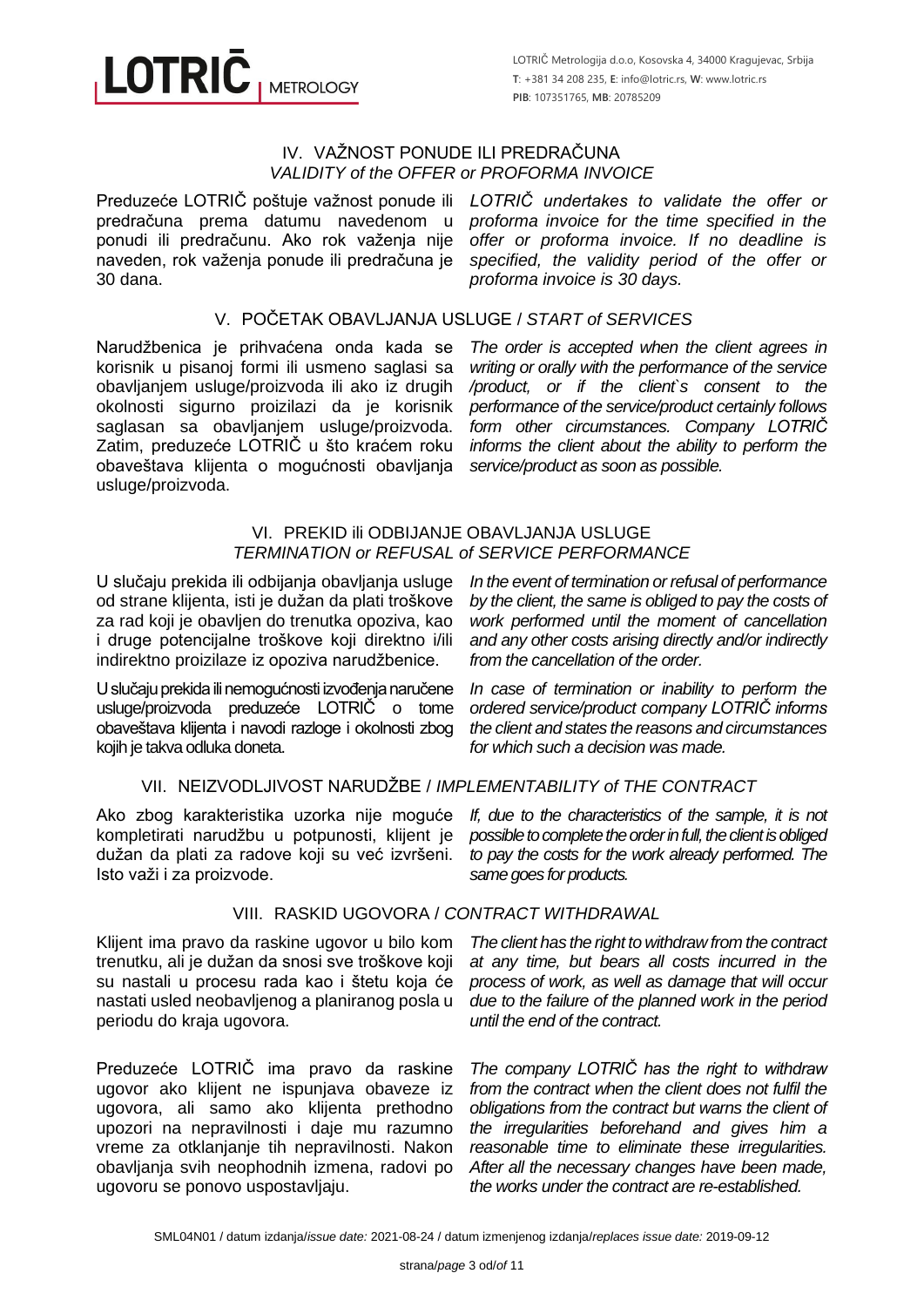# **LOTRIC METROLOGY**

#### IX. KORIŠĆENJE i IZDAVANJE IZVEŠTAJA i ZNAKOVA / *USE and ISSUE of REPORTS and SIGNS*

Uverenje o etaloniranju/ispitivanju/pregledu/., Uverenje o usaglašenosti.., /Izveštaj o kontrolisanju/overi/kvalifikaciji/validaciji/...,

Izjava o usaglašenosti, Garantni list... (u daljem tekstu: Uverenje) sme se koristiti samo u svrhu za koji su bili izdati i smeju se koristiti, kopirati i umnožavati samo u celosti. Pozivanje na uverenja je dozvoljeno samo ako je uverenje priloženo uz dokument gde se navodi i/ili je referenca javno dostupna i/ili je dokument trajno dostupan primaocu dokumenta.

Korišćenje zaštićenog znaka preduzeća LOTRIČ i ostalih logoa LOTRIČ grupacije nije dozvoljeno ni u jednom slučaju bez prethodne dozvole od strane preduzeća LOTRIČ.

Registracija i/ili unos podataka u dokumente preduzeća LOTRIČ (internet i druge aplikacije, obrasci...) je neophodno i isključivo služi za pravilnu implementaciju usluga/proizvoda. Preduzeće LOTRIČ nikada neće posredovati, prodavati, iznajmljivati ili na bilo koji drugi način trgovati podacima korisnika, osim uz pismeno ovlašćenje vlasnika podataka.

Prilikom obavljanja inspekcijskih nadzora u svrhu zakonskih overavanja, Izveštaj o overavanju/kontrolisanju će biti poslat kupcu samo na izričiti zahtev kupca uz plaćanje ili ako je to zakonom zahtevano.

Ako je neophodno da se izvrši narudžbenica za usluge/proizvode iz nekoliko oblasti preduzeće LOTRIČ može posebno izdavati izveštaje i račune.

*Certificate of calibration/test/examination/…, Certificate of conformity/…, Report of inspection /verification/qualification/validation/…, Declaration of conformity, Warranty certificate… (hereinafter the Certificate) may only be used for the purposes for which it was issued and may only be used, copied and reproduced in full. Reference to the certificate is allowed only if the certificate is attached to the document where the reference is located and/or the document is publicly available and/or the document is permanently available to the addressee of the document.*

*The use of the company LOTRIČ trademark and other logos of the LOTRIČ Group is not permitted in any case without the prior permission of LOTRIČ.*

*Registration and/or entry of data in the documents of the company LOTRIČ (web and other applications, forms …) is necessary and is intended exclusively for the proper implementation of services/products. Company LOTRIČ will never mediate, sell, rent or otherwise trade customer data, except with the written authorization of the data owner.*

*When performing inspections for the purpose of legal verifications, the Verification/Inspection report shall be sent to the customer only at the express request of the client against payment or if this is required by law.*

*If it is necessary to execute the order for services/products from several areas the company LOTRIČ may issue reports and invoices separately.*

#### X. NEZAVISNOST, POŠTENJE, NEDISKRIMINACIJA, NEPRISTRASNOST *INDEPENDENCE, FAIRNESS, NON-DISCRIMINATION, IMPARTIALITY*

Preduzeće LOTRIČ je organizovano na takav način da neprestano održava i procenjuje svoje poslovno poštenje, nepristrasnost, nezavisnost, i usmerena je na zahteve zakonodavstva i standardizacije kao i na zahteve klijenta. Preduzeće LOTRIČ je nezavisno i finansijski samostalno u radu sa kijentima i zainteresovanim stranama što dokazuju elementi poslovanja: menadžment sistem upravljanja kvalitetom, cenovnik, operativni kapacitet, godišnji planovi i filozofija sa svim elementima ili dokumentima.

*Company LOTRIČ is organized in such a way to constantly maintain and assess its business fairness, impartiality and independence, and is focused on the requirements of legislation and standardization and requirements of the client. Company LOTRIČ is independent and financially autonomous in dealing with clients and stakeholders, as proven by the elements of business: management system with quality manual, pricelists, operational capacity, annual plans and its philosophy with all elements or documents.*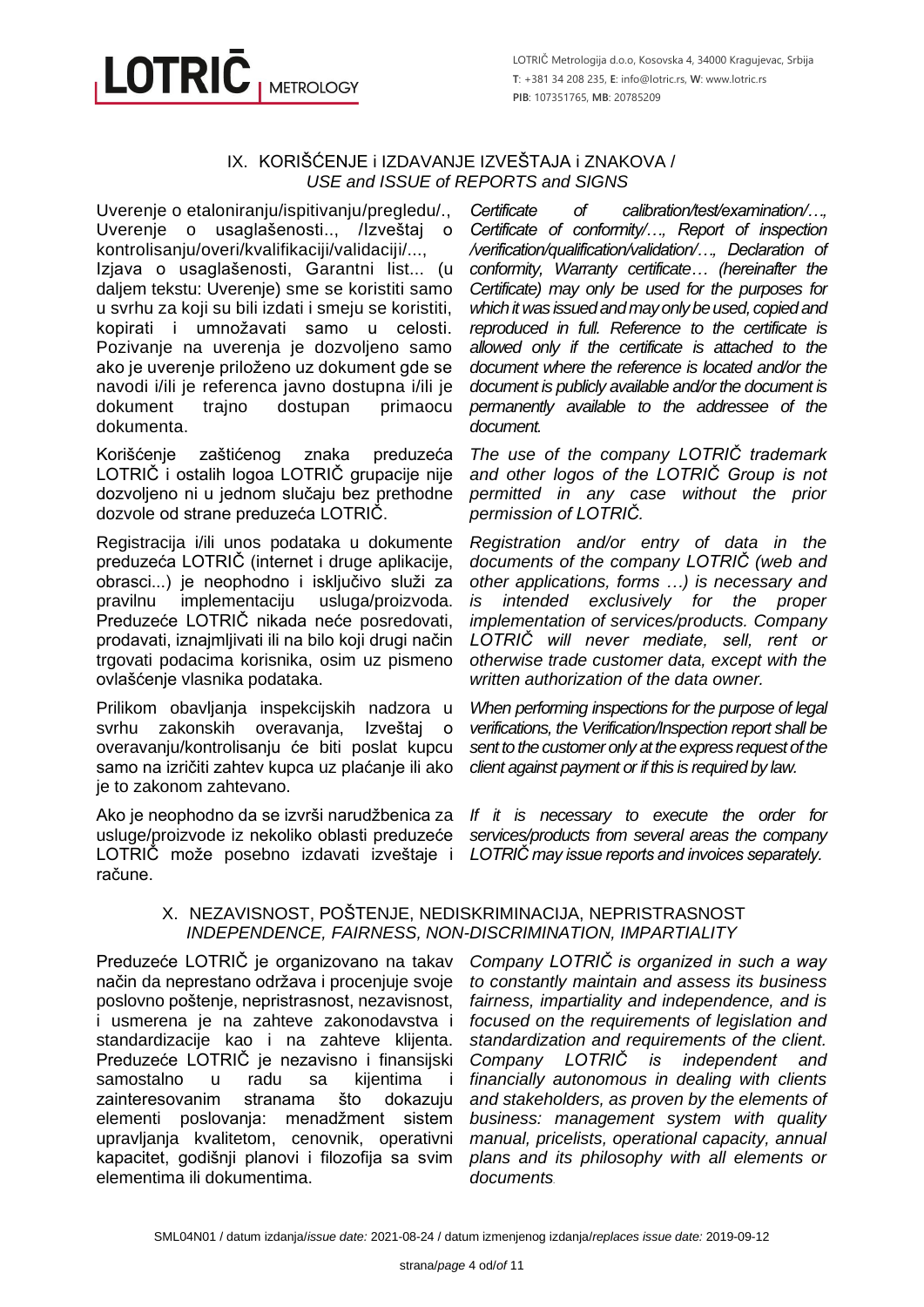LOTRIČ Metrologija d.o.o, Kosovska 4, 34000 Kragujevac, Srbija **T**: +381 34 208 235, **E**: info@lotric.rs, **W**: www.lotric.rs **PIB**: 107351765, **MB**: 20785209

Dugoročna saradnja sa svim zainteresovanim stranama zasniva se na elementima filozofije i strategije preduzeća LOTRIČ, kao što su: vrednosti, vizija, misija i odredbe etičkog kodeksa. Nepristrasnost, nezavisnost i poštenje su opredeljenje najvišeg rukovodstva, a time i svih zaposenih preduzeća LOTRIČ.

Kroz nepristrasno delovanje i stručnost celokupnog osoblja preduzeće LOTRIČ stvara poverenje svojih klijenata sa kojima razvija partnerstvo. Preduzeće LOTRIČ neprestano procenjuje rizike po nepristrasnost, proverava i analizira identifikovane rizike na poslu i po potrebi predlaže mere za sprečavanje pojave nepristrasnosti osoblja u svakodnevnom radu. Svi klijenti se tretiraju jednako (nediskriminatorno) i imaju ista prava i mogućnosti za usluge/proizvode preduzeća LOTRIČ.

*Long-term cooperation with all stakeholders is based on elements of the philosophy and strategy of company LOTRIČ, such as: values, vision, mission and provisions of the code of ethics. Impartiality, independence and fairness are the commitment of the top management and thus of the entire staff of company LOTRIČ.*

*Through the impartial operation and expertise of the entire staff, company LOTRIČ creates the trust of its clients, with whom it develops partnerships. Company LOTRIČ continuously assesses the risks to impartiality, checks and analyses the identified risks at work and, if necessary, proposes measures to prevent the occurrence of the impartiality of staff in their daily work. All clients are treated equally (nondiscriminatory) and have the same rights and possibility to company LOTRIČ services/ products.*

# XI. POVERLJIVOST / *CONFIDENTIALITY*

Preduzeće LOTRIČ se obavezuje da će poštovati principe poverljivosti svih pribavljenih podataka, štititi imovinska prava i poverljivost svih podataka klijenata i njihovih klijenata. Ako je prenos poverljivih podataka na instrumentu/uzorku/ uređaju/... obavezan po zakonu, preduzeće LOTRIČ ima pravo da te podatke dostavi nadležnim organima u skladu sa ovlašćenjima koja su zakonom dodeljena.

*The company LOTRIČ undertakes to respect the principles of confidentiality of all acquired data, protect the property rights and the confidentiality of all information of clients and their clients. If the transmission of confidential data on the instrument/sample/device/… is required by law, the company LOTRIČ is entitled to provide the data to official supervisory organizations within the powers granted to them by law.*

# XII. OTVORENOST / *OPENNESS*

Preduzeće LOTRIČ osigurava otvorenost i pravovremeni pristup relevantnim informacijama o svojim uslugama/proizvodima koji su klijentima dostupni na zahtev. Ukoliko zakonodavstvo i/ili standardizacija zahtevaju otvorenost i pristup informacijama o uslugama/ proizvodima za ostalu zainteresovanu javnost, preduzeće LOTRIČ će to osigurati u skladu sa propisanim ili zahtevanim ograničenjima.

# XIII. ODGOVORNOST / *RESPONSIBILITY*

Preduzeće LOTRIČ odgovara klijentima za štetu ako nastane kao rezultat greške preduzeća LOTRIČ (osim manje nepažnje, definisane Obligacionim zakonikom) i ima osigurana potraživanja i odgovornosti.

Preduzeće LOTRIČ ne preuzima odgovornost za radove koji nisu izvedeni ili nisu izvedeni pod

*The company LOTRIČ ensures openness and timely access to relevant information about its services/ products, which are available to clients upon request. If the legislation and/or standardization requires openness and access to information on services/products for the rest of the interested public, company LOTRIČ will ensure this in accordance with the restrictions prescribed or required.*

*The company LOTRIČ is liable to the clients for damage if it occurs as a result of an error of the company LOTRIČ (except for Slight negligence defined in the Obligations code) and has insured claims and liability.*

*The company LOTRIČ does not assume responsibility for work not performed or not*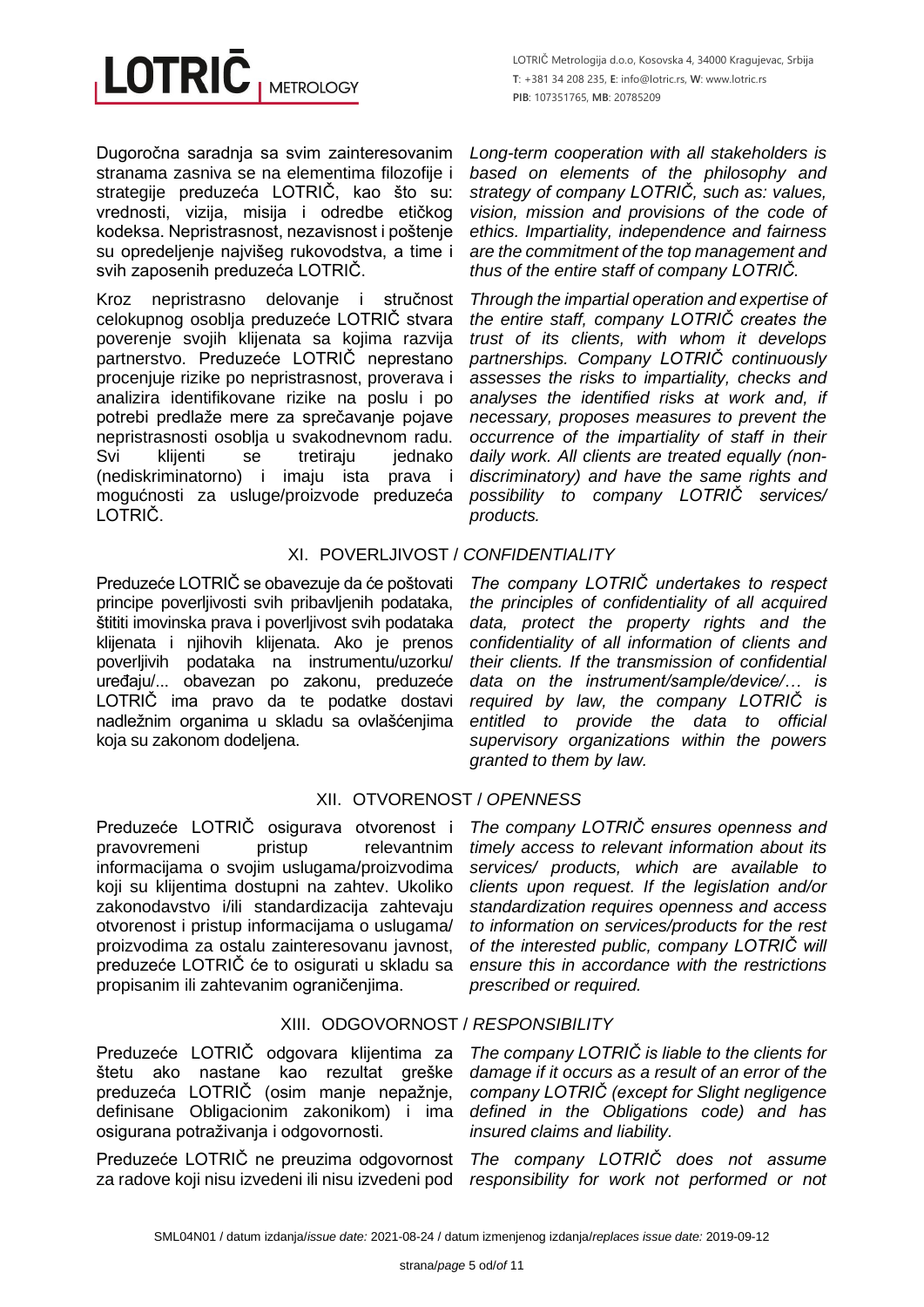

nadzorom preduzeća LOTRIČ, ne odgovara za štetu u slučaju da se rešenja, podaci, izveštaj ili izjava koriste u druge svrhe osim onih za koje su izdati. Preduzeće LOTRIČ ne preuzima odgovornost za delove isporučene od drugog proizvođača ili za skrivene nedostatke u delovima proizvoda kupljenih na tržištu. Ne snosi troškove za štetu nastalu usled nedostataka u ovim delovima. Klijent mora da obavesti preduzeće LOTRIČ o grešci u realizaciji narudžbenice najkasnije u roku od 15 dana od dana prihvatanja realizacije.

Preduzeće LOTRIČ ne odgovara za štetu nastalu usled nepredviđenih okolnosti, više sile i rizika koje je klijent prouzrokovao i/ili preuzeo pre izvršenja.

U slučaju nezadovoljstva klijenta odlukom i/ili izdatim izveštajem i/ili pruženom uslugom/ isporučenim proizvodom preduzeća LOTRIČ, moguća je žalba/reklamacija koju klijent podnosi u pisanom obliku u roku od 15 dana od isporučene usluge/proizvoda. Usmene žalbe/ reklamacije prihvataju se samo u sedištu preduzeća LOTRIČ, o čemu se pravi pismeni zapisnik. Žalbe/reklamacije se rešavaju u najkraćem mogućem roku u skladu sa procedurama za upravljanje neusaglašenim poslom, a pismeni odgovor se priprema sa obrazloženjem za podnosioca žalbe. Ako se greška utvrdi kasnije (latentni nedostatak), a ova greška je značajna i jasno je da nije rezultat ponašanja klijenta, klijent mora podneti žalbu u roku od 8 dana od otkrivanja, a u B2B ugovorima odmah nakon otkrića. Preduzeće LOTRIČ nije u obavezi da razmatra i rešava žalbe/reklamacije svojih klijenata nakon isteka navedenih rokova.

Klijent može koristiti izdate izveštaje samo u meri koju odredi preduzeće LOTRIČ i na način koji neće narušiti ugled preduzeća LOTRIČ niti ugroziti poverenje javnosti. Klijent se obavezuje da neće zloupotrebiti izdate izveštaje i da će sprečiti davanje obmanjujućih ili netačnih informacija o izveštajima.

Ako se u dokumentaciji ili bilo kom drugom saopštenju za javnost otkrije netačno pozivanje na izveštaj izdat od strane preduzeća LOTRIČ, lažno korišćenje licenci, sertifikata ili bilo kog drugog mehanizma koji ukazuje na to da je usluga/proizvod sertifikovan ili verifikovan,

*performed under the supervision of company LOTRIČ, is not liable for damages if the solutions, data, report or declaration are used for purposes other than those for which they were issued. The company LOTRIČ does not assume responsibility for parts supplied by another manufacturer or for hidden defects in parts of the product purchased on the market. It does not bear any costs for any damage caused by defects in these parts. The client must notify company LOTRIČ of the error in the fulfilment of the order no later than 15 days from the day of acceptance of the fulfilment.*

*The company LOTRIČ is not liable for damage caused by unforeseen circumstances, force majeure and risks caused and/or assumed by the client prior to execution.*

*In case of dissatisfaction of the client with the decision and/or issued report and/or provided service/supplied product of the company LOTRIČ, a complaint/ reclamation is possible, which the client submits in writing within 15 days from the provided service/ product supplied. Oral complaints/ reclamations are accepted only at the company LOTRIČ headquarters, about which a written record is made. Complaints/reclamations are dealt with and resolved as soon as possible in accordance with the procedures for managing non-compliance at work, and a written response is prepared with an explanation for the complainant. If the error is identified later (latent defect), and this error is significant and it is clear it is not the result of the client`s conduct, the client must file a complaint within 8 days of discovery, and in B2B agreements immediately upon discovery. Company LOTRIČ is not obliged to consider and resolve complaints/ reclamations to its clients after the expiry of the stated deadlines.*

*The client may use the issued reports only to the extent determined by the company LOTRIČ and in a manner that will not damage the reputation of the company LOTRIČ or endanger public confidence. The client undertakes not to misuse the issued reports and to prevent the provision of misleading or incorrect information about the reports.*

*If the documentation or any other press releases reveal an incorrect reference to a report issued by the company LOTRIČ, misleading use of licenses, certificates or any other mechanisms to indicate that the service/product is certified or verified, company*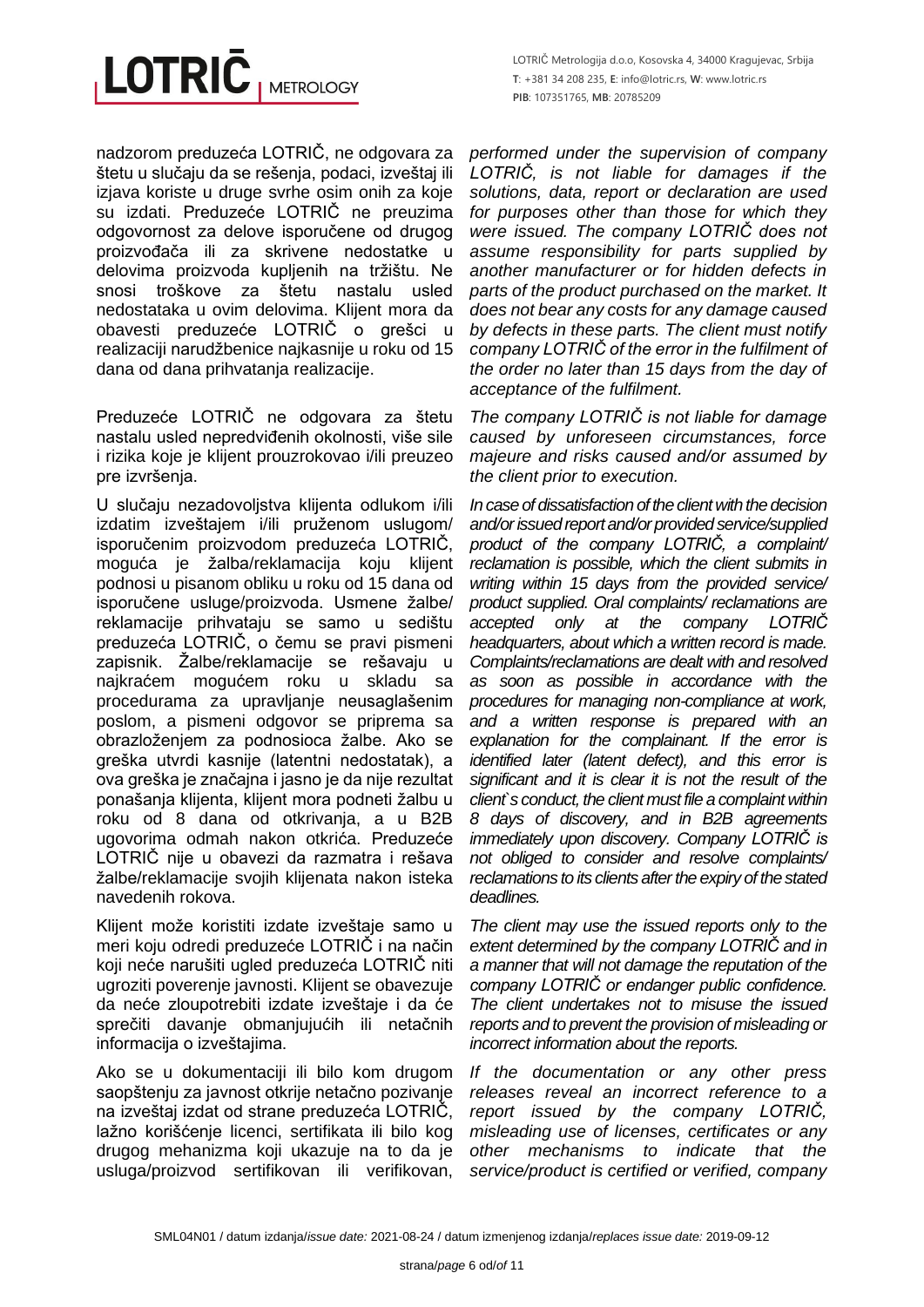

preduzeće LOTRIČ ozbiljno razmatra postupke klijenta i preduzeće odgovarajuće mere, kao što je poziv na opoziv izjave/publikacije i/ili izvinjenje i/ili čak korektivne mere u smislu opoziva sertifikata i/ili suspenzije prava na pozivanje ili korišćenje.

#### XIV. VIŠA SILA / *FORCE MAJEURE*

Preduzeće LOTRIČ nije odgovorno za štetu *LOTRIČ is not liable for damage caused by*  prouzrokovanu okolnostima koje nisu mogle biti sprečene, otklonjene ili izbegnute.

# XV. ROK za ZAVRŠETAK / *DEADLINE for COMPLETING*

Rok za završetak zavisi od složenosti i obima narudžbe, kao i od raspoloživosti kapaciteta preduzeća LOTRIČ. Rok za završetak je predmet dogovora prilikom zaključenja ugovora. Vreme završetka se računa od trenutka kada su ispunjeni svi uslovi za početak izvršenja naloga, postavljeni od strane preduzeća LOTRIČ.

# XVI. USLOVI PLAĆANJA / TERMS of PAYMENT

Korisnik plaća račun u roku od 15 dana nakon obavljene usluge, ili kao što je definisano u ponudi ili ugovoru. Kao datum plaćanja se računa datum kada novac stigne na transakcioni račun preduzeća LOTRIČ.

Ukoliko se korisnik ne slaže sa iznosom obaveze, u datom roku mora platiti nesporan deo, a o razlozima neplaćanja spornog dela mora u pisanoj formi obavestiti preduzeće LOTRIČ. Odbijanje računa od strane klijenta ne utiče na njegovu obavezu plaćanja računa. U slučaju zakašnjenja plaćanja, preduzeće LOTRIČ zadržava pravo da naplati zakonsku zateznu kamatu. Ukoliko klijent ne isplati kamatu, preduzeće LOTRIČ iz isplaćenog iznosa najpre pokriva kamatu, a zatim deo iznosa računa.

*LOTRIČ consider the client`s act seriously and will take appropriate measures, such as a call for revocation of a statement/publication and/or an apology and/or even corrective action in terms of revocation of the certificate and/or suspension of reference or use rights.*

*circumstances that could not have been foreseen, prevented, eliminated or avoided.*

*The deadline for completing depends on the complexity and scope of the order, as well as on availability of sources of the company LOTRIČ. The deadline is the subject of an agreement when concluding the contract. The time of completing is counted from the moment when all conditions for the start of the execution of the* 

*order, set by the company LOTRIČ, are fulfilled.*

*The client settles the invoice after the completed service/delivered product within 15 days, or as specified in the offer or contract. The day of payment is the day when the money arrives on bank account of the company LOTRIČ.*

*If the client does not agree with the amount of the obligation, he must pay the undisputed part within the given deadline and in writing inform company LOTRIČ about the reasons for non- payment of the disputed work. The rejection of the invoice by the client does not affect his obligation to pay the invoice. In the event of late payment, the company LOTRIČ reserves the right to charge statutory default interest. If the client does not pay interest, the company LOTRIČ first covers the interest from the amount paid, and then part of the invoice amount.*

# XVII. RASKID UGOVORA / *CONTRACT WITHDRAWAL*

Ukoliko, prema ugovoru, preduzeće LOTRIČ je prvo koje mora ispuniti svoju obavezu, a finansijska situacija korisnika postane takva da je neizvesno da li će korisnik biti u mogućnosti da ispuni svoju obavezu, preduzeće LOTRIČ može zahtevati da klijent unapred ispuni svoju obavezu. Ukoliko klijent tu obavezu ne ispuni u roku od 8 dana od dana izdatog zahteva, preduzeće LOTRIČ može raskinuti ugovor.

*If, in accordance with the agreement, the company LOTRIČ is the first to fulfil its obligation, and the financial conditions of the client become such that it is uncertain whether the client will be able to fulfil his obligation, the company LOTRIČ may demand prior fulfilment of the client's obligations. If the client does not fulfil this obligation within 8 days after the request is issued, company LOTRIČ may withdraw from the contract.*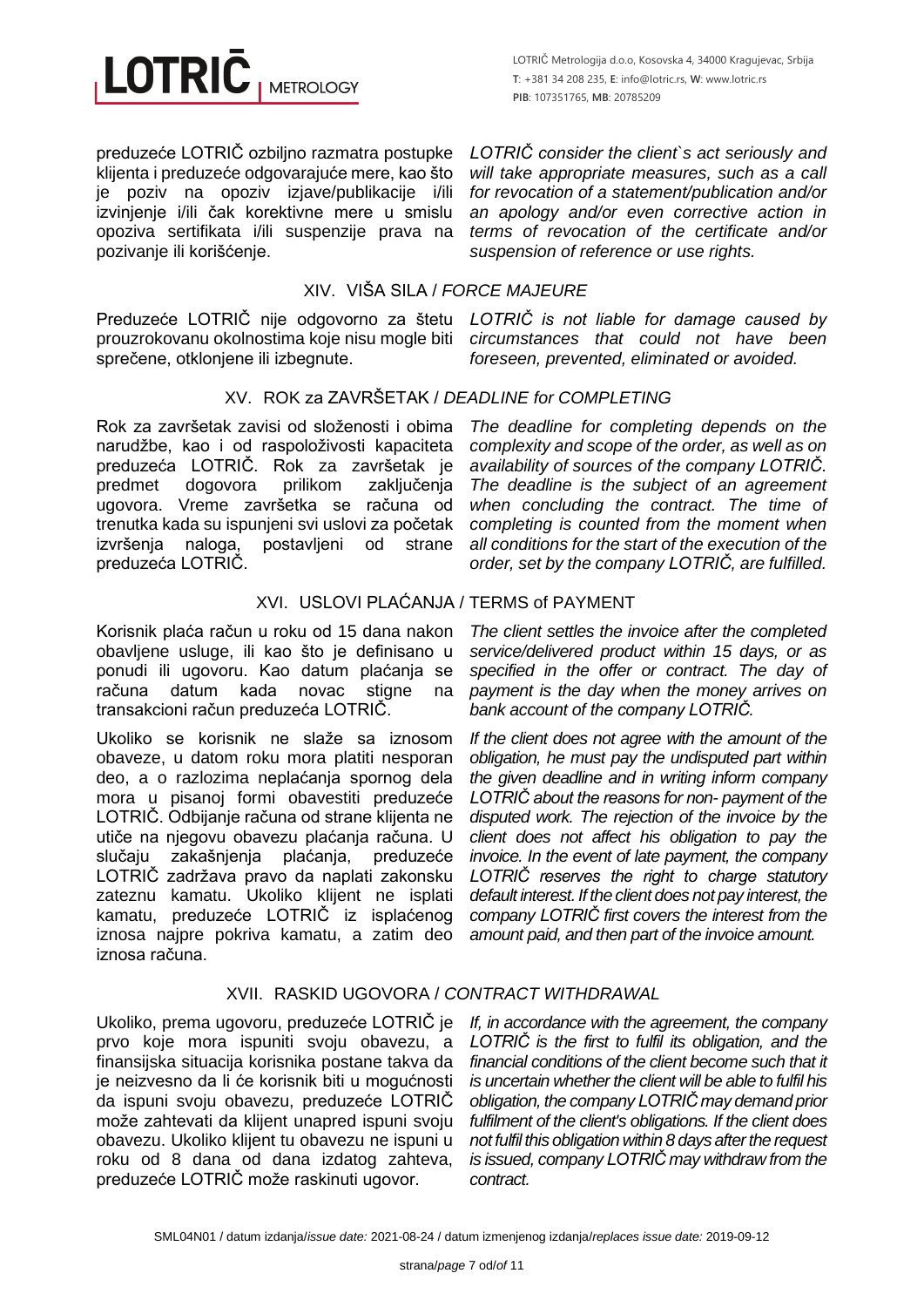LOTRIČ Metrologija d.o.o, Kosovska 4, 34000 Kragujevac, Srbija **T**: +381 34 208 235, **E**: info@lotric.rs, **W**: www.lotric.rs **PIB**: 107351765, **MB**: 20785209

#### XVIII. SPOROVI / *DISPUTES*

Sporovi stručno-tehničke prirode rešavaju se saradnjom za to zaduženog tehničkog osoblja klijenta i preduzeća LOTRIČ. Za sve druge sporove, koje nije moguće rešiti mirnim putem, sporazumno, rešavaju se pred nadležnim sudom u Kragujevcu.

*Disputes of a professional-technical nature are resolved with the cooperation of the technical staff of the client and company LOTRIČ. All other disputes that cannot be resolved amicably are resolved before the court with jurisdiction in Kragujevac.*

*The products have a warranty specified on the warranty or invoice. The product warranty is valid subject to all instructions for use and* 

*For services where the warranty is normally not specified with warranty or invoice, the warranty period is six months. The warranty only applies to services rendered and/or spare parts that have been charged by company LOTRIČ. In no case shall the warranty apply to consumables and/or parts which are subject to wear and/or for which the manufacturer prescribes periodic* 

*proper handling of the product.*

#### XIX. GARANCIJA / *WARRANTY*

Proizvodi imaju garanciju navedenu na garantnom listu ili na računu. Garancija na proizvod važi u skladu sa svim uputstvima za upotrebu i pravilno rukovanje proizvodom.

Za usluge gde garancija obično nije navedena u garantnom listu ili na računu, garantni rok je šest meseci. Garancija se odnosi samo na pružene usluge i/ili rezervne delove koje je naplatilo preduzeće LOTRIČ. Garancija se ni u kom slučaju ne odnosi na potrošni materijal i/ili delove koji su podložni habanju i/ili za koje proizvođač propisuje periodično održavanje zamenom ovih delova.

Klijent može zatražiti garanciju najkasnije u roku od 8 dana od dana nastanka greške, pismenim dokumentom u kojem se navode razlozi za potraživanje garancije.

#### XX. PRAVNA POUKA / *LEGAL NOTICE*

Svi podaci, slike, grafici, dokumenti i izveštaji koje je klijent primio posredno ili neposredno od preduzeća LOTRIČ, zaštićeni su Zakonom o autorskim pravima i ne mogu se kopirati ili koristiti bez prethodnog pismenog odobrenja od strane preduzeća LOTRIČ. Zaštitni znakovi i logotipi preduzeća koje zastupa preduzeće LOTRIČ njihovo su vlasništvo.

*The warranty can be claimed by the client no later than 8 days from the occurrence of the error with a written document stating the reasons for claiming the warranty. All data, pictures, graphics, documents and* 

*maintenance by replacing these parts.*

*reports received by the client directly or indirectly from company LOTRIČ are protected by the copyright legislation and may not be copied or used without the prior written consent of company LOTRIČ. The trademarks and logos of companies represented by company LOTRIČ are their property.*

#### XXI. POSEBNI TERMINI i USLOVI / SPECIFIC TERMS and CONDITIONS

#### Uslovi važnosti usluge / *Terms of service validity*

Rezultati merenja navedeni u izveštaju, govore o stanju instrumenta/merila/uzorka/... u trenutku merenja i ne sadrže nikakve informacije o njegovoj dugotrajnoj stabilnosti.

U slučaju da instrument/merilo/uzorak... ima mogućnost podešavanja od strane korisnika, rezultati su validni samo u slučaju pravilno obavljenog podešavanja, o čemu se mora pobrinuti korisnik.

*The results of measurements stated in the report, testify to the condition of the instrument/measure/ device/… at the time of measurement and do not contain any information on its long-term stability.*

*If the instrument/measure/device/…has the possibility of adjustment by the user, the results are valid only in the case of a correctly performed adjustment, which must be taken care of by the user.*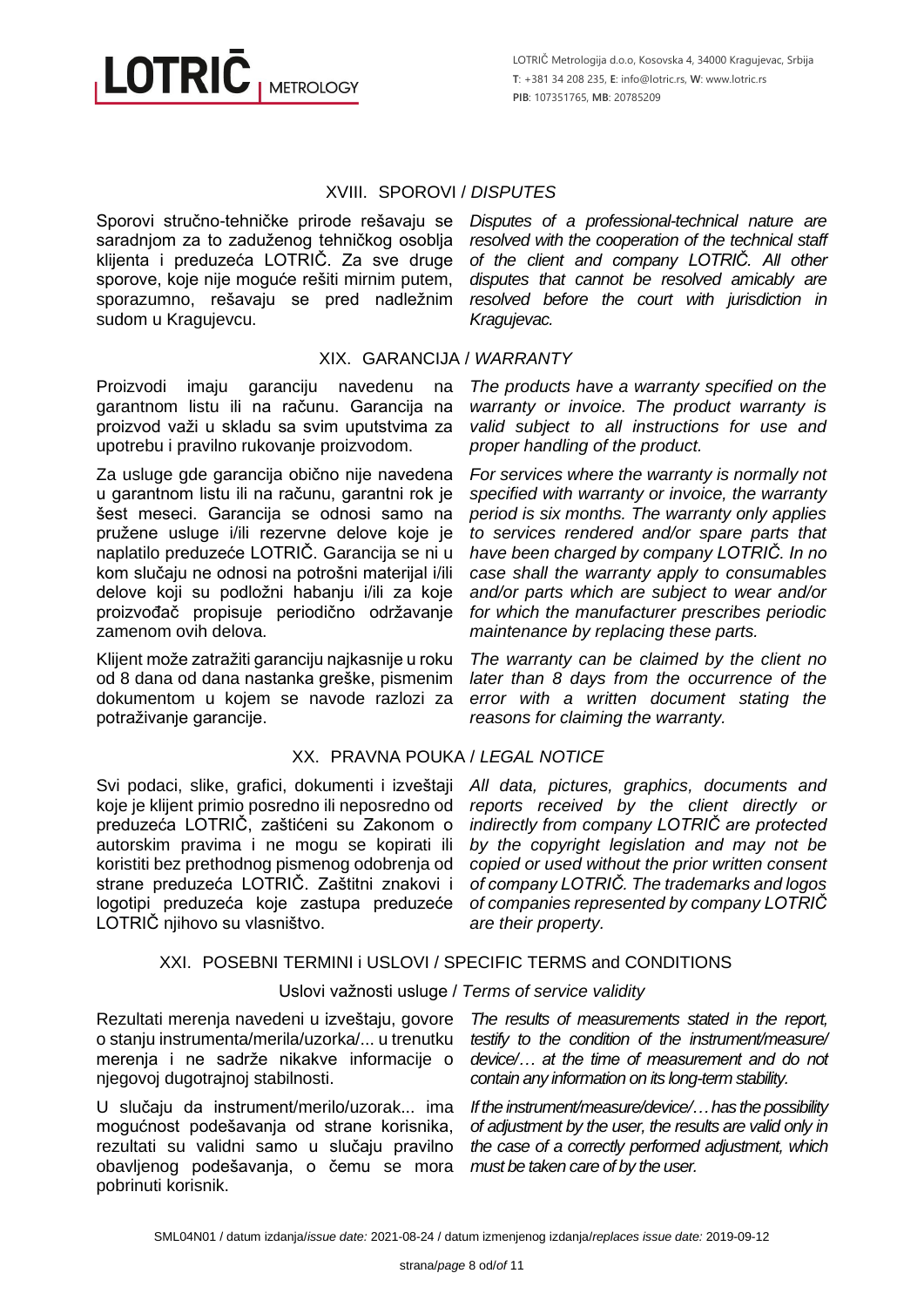# Cena usluge / *Price of the service*

Cene etaloniranja/ispitivanja/kontrolisanja/ verifikacije/kvalifikacije/validacije/pregledi... ili nekih drugih merenja ne uključuju potrebna podešavanja, pred-pripreme, pripreme, pripreme, uzorkovanje..., osim ako nije navedeno u ponudi ili u ugovoru.

U slučaju da se tokom usluge ispostavi da instrument/merilo/uređaj/... treba podesiti ili popraviti, klijentu se takođe naplaćuje ponovni pregled instrumenta/merila/uređaja/... U takvom slučaju preduzeće LOTRIČ će se unapred konsultovati sa klijentom u vezi dodatnih troškova.

*Prices of calibrations/tests/inspection/verification/ qualifications/validations/examinations/... or any other measurements (hereinafter the* examination*), do not include any necessary adjustments, pre-preparations, preparations, sampling…, unless specified in the offer or in the contract.*

If during the service turns out that the instrument/measure/device/…needs to be adjusted or repaired, the client is also charged for re-examination of the instrument/measure/ device/…. In such a case, the company LOTRIČ will consult the client in advance about additional costs.

#### Posebne narudžbenice / *Specific orders*

Klijent može naručiti posebne usluge, koje mogu biti akreditovane ili neakreditovane:

- etaloniranje/ispitivanje/kontrola/kvalifikacija/
- pregled/validacija/ … (izdaje se uverenje);

ili u slučaju kad se merilo koristi u zakonske svrhe i postoji važeće odobrenje tipa merila i pravilnik o metrološkim karakteristikama:

- zakonska overa (merilo je označeno nalepnicom o overavanju; klijent može dodatno naručiti potvrdu o usaglašenosti);

ili u slučaju kada je preduzeće LOTRIČ kvalifikovano za:

- servis, podešavanje, održavanje (izdaje se izveštaj o servisu/održavanju).

Klijent mora da navede veličine i parametre i njihove vrednosti za koje treba izvršiti metrološki pregled. U suprotnom, na osnovu sopstvenog iskustva i preporuka proizvođača, preduzeće LOTRIČ vrši ispitivanja tako da su<br>izabrane vrednosti veličina i parametri izabrane vrednosti veličina i parametri reprezentativni za potpunu funkcionalnost instrumenta/merila/uređaja/ uzorka... ili se ispitivanje izvodi u skladu sa propisanim postupkom navedenim u internim uputstvima. Ukoliko to nije moguće, preduzeće LOTRIČ prethodno se konsultuje sa klijentom.

Ukoliko klijent zna ili sumnja da postoji bilo kakav kvar ili neispravnost instrumenta/merila/ uređaja/uzorka... dužan je da prilikom naručivanja upozori osoblje preduzeća LOTRIČ, jer osoblje uvek pristupa usluzi sa pretpostavkom da je instrument/merilo/uređaj/ uzorak/.. funkcionalno besprekoran. Preduzeće LOTRIČ klijentima preporučuje da pre slanja

*The client may order specific services, which may be accredited or non-accredited:*

- *calibration/test/inspection/qualification/ examination/validation/ ... (report is issued); or in the case where the measure is legal use and there is valid measure type approval and* 

*the rulebook on metrological characteristics:* 

- *legal verification (the measure is marked with verification marks; the client can additionally order certificate of conformity);*

*or in the case company LOTRIČ is qualified for:* 

- *repair, adjustment, maintenance (report of service/maintenance is issued).*

*The client must specify the quantities and parameters and their values at which the examination is carried out. Otherwise, based on its own experience and the manufacturer's recommendations, company LOTRIČ carries out the examination in such a way that the quantities and parameters and their values are representative of the overall functionality of the instrument/measure/device/sample/… or carries out the examination in accordance with the prescribed procedure specified in the internal instructions. If this is not possible, company LOTRIČ will consult the client in advance.*

*If the client knows or suspect that there is a failure or malfunction of the instrument/measure/device/ sample… he is obliged to warn the staff of company LOTRIČ when ordering, as the staff approaches the service on the assumption that the instrument/measure/device/sample/… is functionally flawless. Company LOTRIČ advises the client to perform at least a functional check*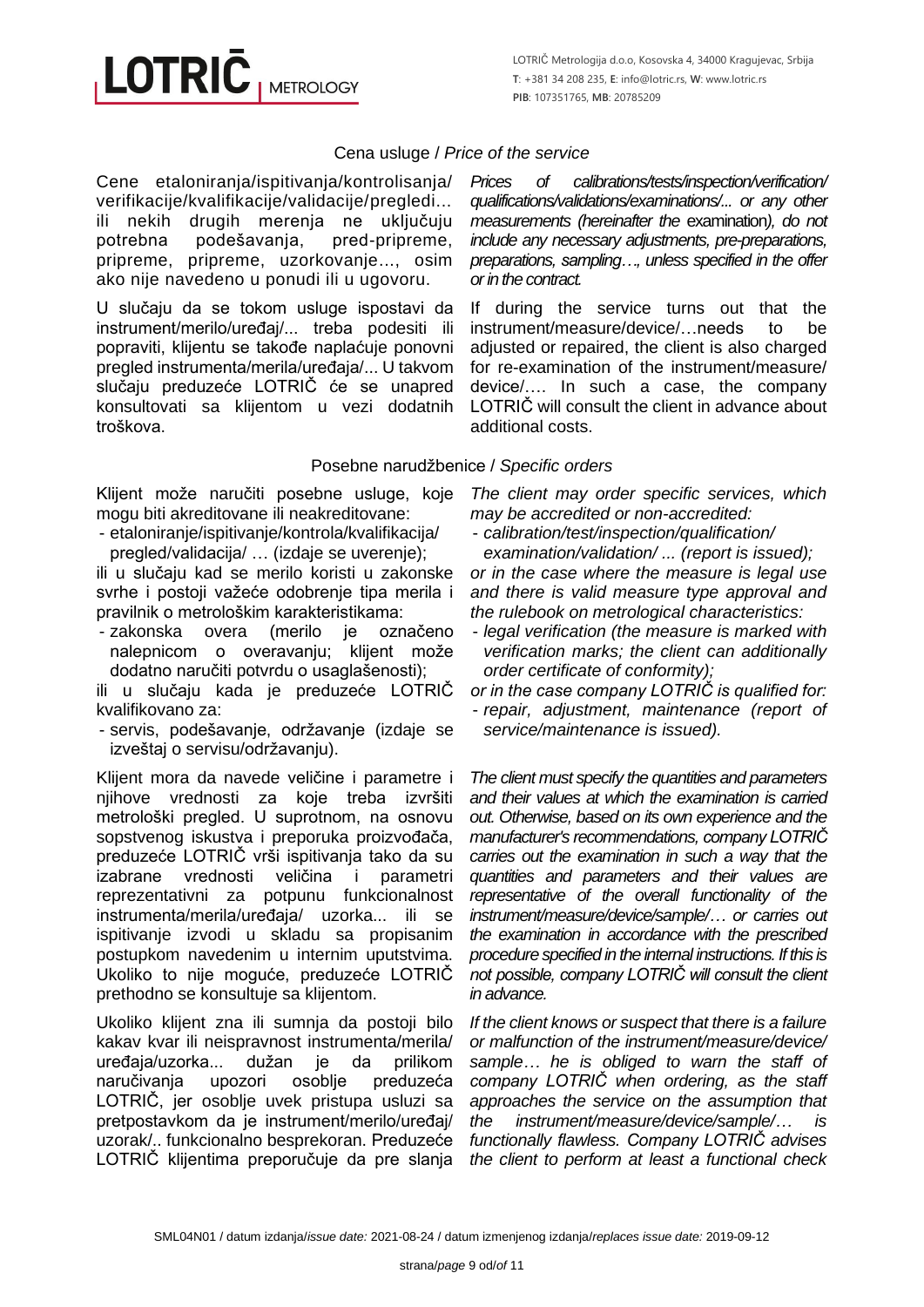LOTRIČ Metrologija d.o.o, Kosovska 4, 34000 Kragujevac, Srbija **T**: +381 34 208 235, **E**: info@lotric.rs, **W**: www.lotric.rs **PIB**: 107351765, **MB**: 20785209

izvrše bar funkcionalnu proveru instrumenta/ merila/uređaja/uzorka/...

Ukoliko preduzeće LOTRIČ tokom pregleda, otkrije neki nedostatak, o tome odmah obaveštava klijenta i zahteva njegova dalja uputstva. Za sve popravke unapred se usmeno<br>ili pismeno dogovara sa korisnikom ili pismeno dogovara sa korisnikom instrumenta/merila/ uređaja/…, koji se mora složiti sa dodatnim troškovima i načinom popravke. Preduzeće LOTRIČ samo popravlja instrument/merilo/uređaj/uzorak... ili ga prosleđuje odgovarajućem kvalifikovanom servisnom centru.

*before sending the instrument/measure/device/ sample/…*

*If the company LOTRIČ discovers a defect during the examination, it immediately informs the client and requests his further instructions. For all repairs, we agree in advance orally or in writing with the client of the instrument/measure /device/…, who must give an agreement with the additional costs and the method of repair. Company LOTRIČ repairs the instrument/ measure/device/sample… itself or forwards it to a suitably qualified service center.*

#### Slikovni i drugi materijali / *Pictorial and other materials*

U slučajevima kada je to zahtev neke metode ili zahtev standarda ili zakonodavstva, preduzeće LOTRIČ zadržava pravo da napravi slikovni ili drugi tip materijala kao dokaz o performansama metode ili kao deo same metode. Slikoviti ili drugi tip materijala koristiće se isključivo u svrhu sprovođenja metode i sadržaće samo informacije koje se odnose na uzorke razmatrane u metodi.

Ako će zbog prirode uzorka slikovni ili drugi materijal sadržati i druge podatke, osoblje preduzeća LOTRIČ će se konsultovati sa odgovornim licem klijenta i pribaviti dozvolu za izradu slikovnog ili drugog tipa materijala.

Preduzeće LOTRIČ će izjavu o usaglašenosti sa specifikacijama davati na uverenjima kada se to izričito zahteva u okviru zakonodavstva ili drugih propisa, na način koji zahteva da klijent dobije jasnu izjavu o usaglašenosti.

Preduzeće LOTRIČ na uverenjima za koje izjava o usaglašenosti sa specifikacijama nije izričito propisana zakonom ili drugim propisom, ili takav zahtev nije podnet od strane klijenta, navodi na način preporučen u međunarodnim preporukama, sa davanjem izjave o odlučivanju jasno navedenoj na samom uverenju. Preduzeće LOTRIČ navodi specifikacije na uverenjima samo kada su mu dostupne u nekom od opšte dostupnih dokumenata (kao što su: zakoni i propisi, standardi, preporuke izdate od priznatih organizacija, fabričke specifikacije). U ovom slučaju, specifikacije služe samo kao vodič za klijenta i ni u kom

*In cases where this is a requirement of a method or a requirement of a standard or legislation, company LOTRIČ reserves the right to produce pictorial or other types of material as proof of the performance of the method or as part of the method itself. Pictorial or other types of material will be used exclusively for the purpose of carrying out the method and will contain only information related to the samples considered in the method.*

*If, due to the nature of the sample, the pictorial or other types of material will also contain other information, the staff of the company LOTRIČ will consult with the responsible person of the client and obtain a permit to produce pictorial or other types of material.*

Pravila odlučivanja i usaglašenost sa zahtevima / *Decision rules and conformity with requirements*

*The company LOTRIČ states declaration of conformity with specification on certificates when explicitly required within the framework of legislation or other regulation, in the manner required so that the client obtains a clear declaration of conformity.*

*The company LOTRIČ on certificates for which a declaration of conformity with specification is not explicitly required by legislation or other regulation, or such a request is not made by the client, indicates declaration of conformity in the manner recommended in international recommendations, with the decision rule clearly stated on the certificate itself. Company LOTRIČ only indicates specification on the certificate when these are available to it from one of the generally accessible documents (such as: laws and regulations, standards, recommendations issued by recognized organizations, manufacturer specifications). In this case, the specifications are*